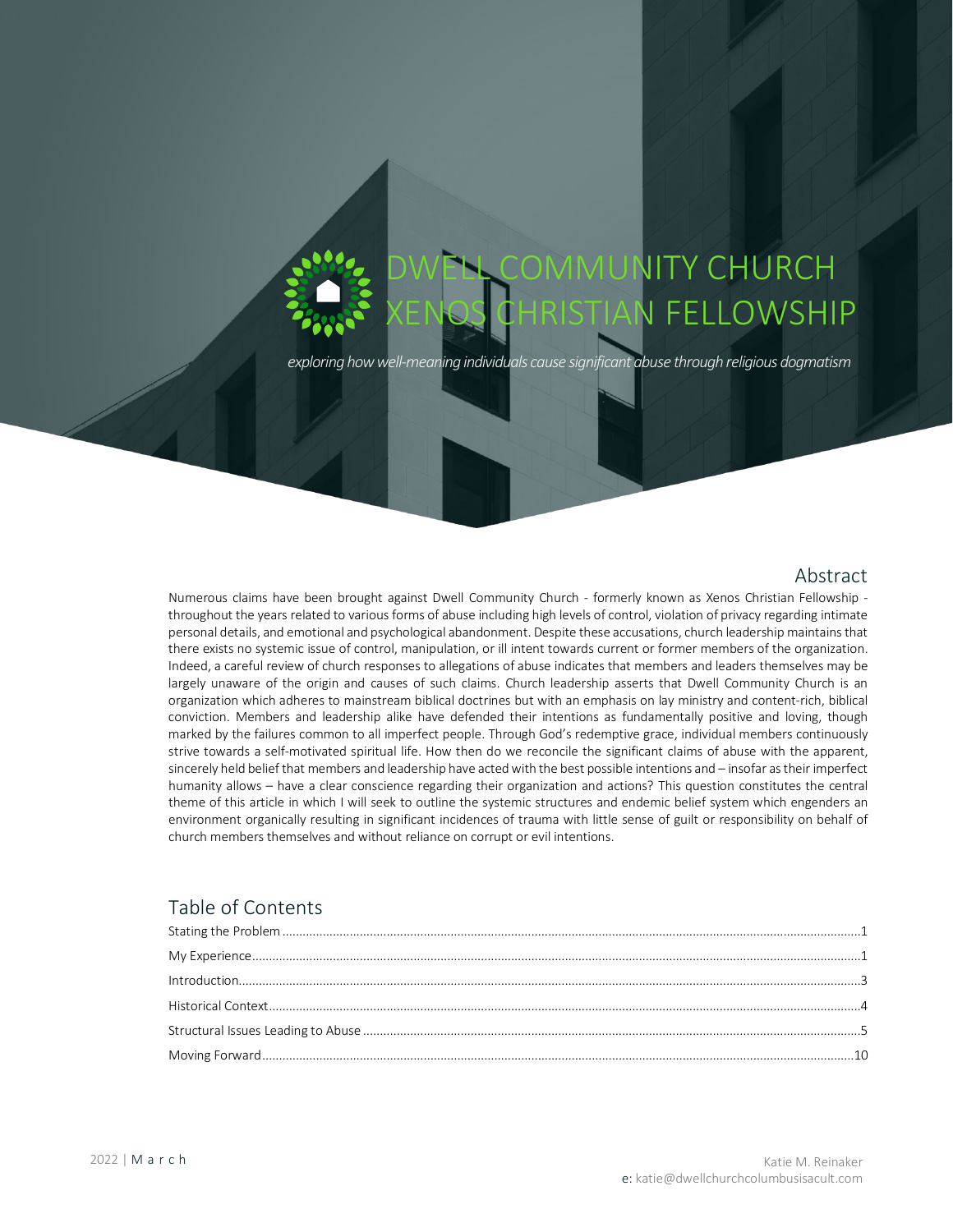

# *We feel free because we lack the very language to articulate our unfreedom. Slavoj Zizek*

*Note: Dwell Community Church, formerly Xenos Christian Fellowship, is a non-denominational evangelical church located primarily in Columbus, Ohio. The church changed its name in December 2020 as a part of a rebranding effort. The church operates a variety of offshoot organizations in the Midwest including [Freedom Fellowships](https://freedomfellowships.org/) in Kent, Ohio, an[d East End Church](http://eastendpgh.org/index.php/who-we-are/) in Pittsburgh, Pennsylvania.* 

## <span id="page-1-0"></span>STATING THE PROBLEM

Numerous claims have been brought against Dwell Community Church throughout the years related to various forms of abuse including high levels of control, violation of privacy regarding intimate personal details, and emotional and psychological abandonment. Despite these accusations, church leadership maintains that there exists no systemic issue of control, manipulation, or ill intent towards current or former members of the organization. Indeed, a careful review of church responses to allegations of abuse indicates that members and leaders themselves may be largely unaware of the origin and causes of such claims. Church leadership asserts that Dwell Community Church is an organization which adheres to mainstream biblical doctrines but with an emphasis on lay ministry and content-rich, biblical conviction. Members and leadership alike have defended their intentions as fundamentally positive and loving, though marked by the failures common to all imperfect people. Through God's redemptive grace, individual members continuously strive towards a self-motivated spiritual life. How then do we reconcile the significant claims of abuse with the apparent, sincerely held belief that members and leadership have acted with the best possible intentions and – insofar as their imperfect humanity allows – have a clear conscience regarding their organization and actions? This question constitutes the central theme of this article in which I will seek to outline the systemic structures and endemic belief system which engenders an environment organically resulting in significant incidences of trauma with little sense of guilt or responsibility on behalf of church members themselves and without reliance on corrupt or evil intentions.

## <span id="page-1-1"></span>MY EXPERIENCE

I was a member of Dwell Community Church from approximately 1998, when I began attending middle school bible studies with a close friend who grew up in the church, to 2006 when – as a freshmen in college – I decided to move out of the ministry house that I had been living in. My story has many of the hallmarks that have become widely known throughout the Columbus area in regard to ex-members of the church: my life within the church was highly structured, requiring significant demands on my time, and my mentality was marked by the full zeal of many initiates. I joined the church, not looking for friends – as is the case for some – but out of a desire to understand the truth about existence and spirituality which I had been unable to find in the traditional churches I belonged to as a child. Even as a middle school student, the bible study leaders at Dwell Community Church treated my questions with a seriousness that I had never experienced before in religion. Moreover, the emphasis that Dwell Community Church placed on biblical knowledge as an intellectual pursuit that could result in understanding, meaning, and fulfillment in my life was deeply appealing to me. It is no surprise that this core drive to understand and grow my knowledge of the world and human experience still forms a fundamental part of who I am today.

Indeed there existed a largely unspoken value system within Dwell Community Church which rewarded individuals like me who had the capacity – or in church terms, the spiritual gift – for intellectual understanding of scripture and the corresponding ability to communicate that understanding to others. In the years since my departure, I have often described Dwell Community Church as an intellectual church, with a heavy emphasis on biblical interpretation and teaching beyond that of its contemporaries. In fact, this is one of the elements that leads to a sense of superiority within the church. It then is not surprising that I was easily identified as having significant leadership potential even as a high school student within the organization. I affiliated with other members my age who were also being groomed for leadership. It was well known who commanded significant spiritual authority within the organization, and consequently, there existed a corresponding desire to be recognized and even mentored by those individuals. By the time I was a freshmen in the college ministry, I had taught Central Teachings – the large group meetings combining many home churches – at both the high school and middle school level. I was mentoring a high school girl in a discipleship relationship, attending up to five different meetings per week, living in a ministry house, pursuing a degree in chemical engineering, and working part-time to pay my rent. My spiritual credibility within the organization was well recognized.

Leaving Dwell Community Church was a complicated and painful decision for me, one which could form the subject of its own essay or even book. It has been almost exactly sixteen years since I exited the church, but the marks that the organization left on the deepest parts of myself are impossible to deny, and my experiences within the church during my formative years unquestionably left their imprint on the way I view the world, relationships, and my own personal value. Fundamentally, I left Dwell Community Church due to sheer exhaustion, both physical and spiritual, and left feeling broken and like a failure before God for being unable to meet the bar that was set out for me. Though part of this is undeniably an aspect of my own personality, much of it was also inherent in the culture of the home church that I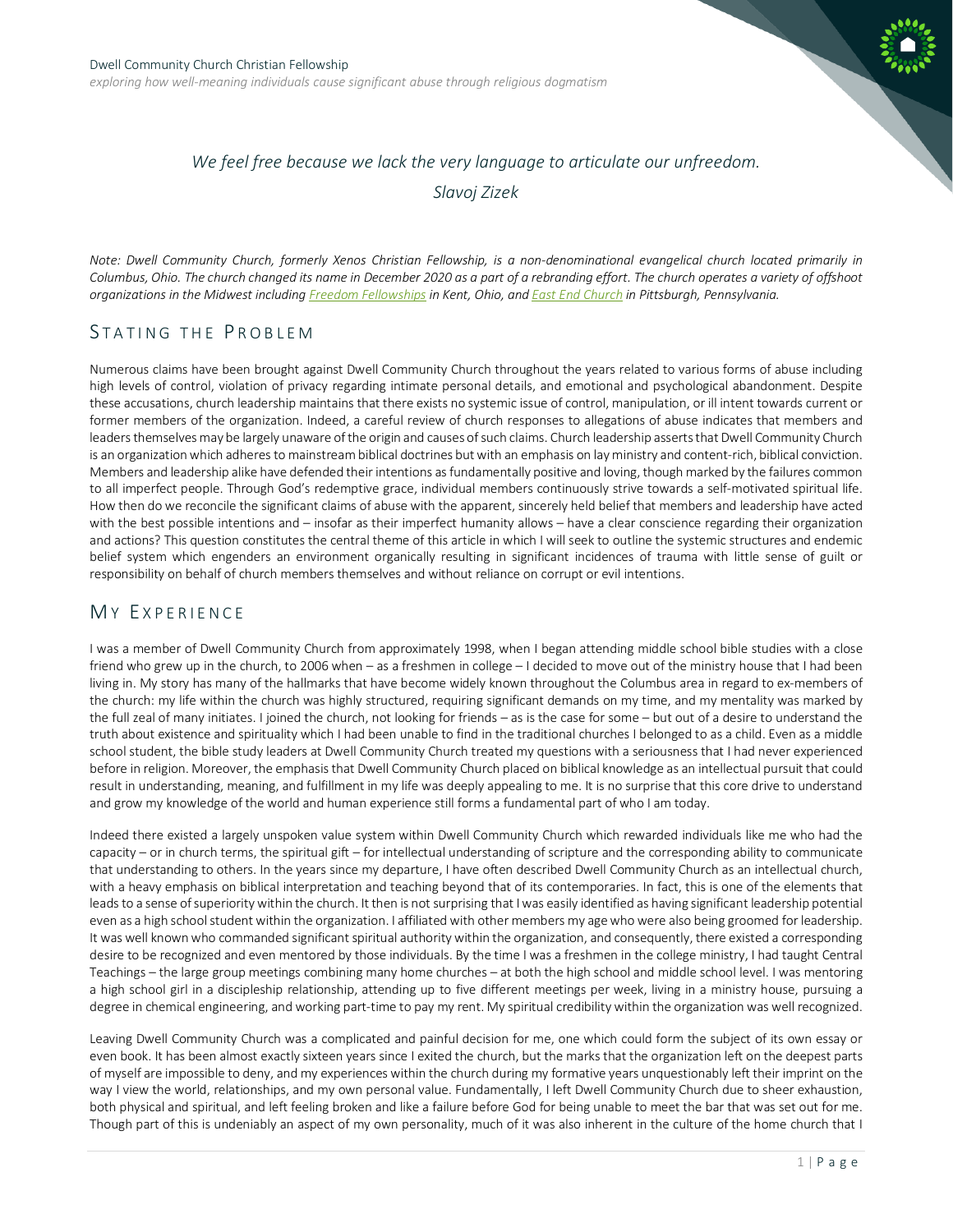*exploring how well-meaning individuals cause significant abuse through religious dogmatism*

belonged to and reflected in the attitude of my leaders and my personal mentor at the time. To meet the obligations of the church, along with my obligations to school and work would have been impossible for anyone. I was rebuked for going to sleep without meeting the needs of my roommates in the ministry house, despite having difficult exams to prepare for in engineering. I was taught to believe that my pride in my intellect or success in college classes was compromising my relationship with God, that school was my idol, and I should expend energy within the church at the expense of my classwork and grades. I was admonished for staying on campus late into the night to study with classmates, with the irony being that my classmates were accommodating my inflexible schedule which required me to be at church meetings nearly every evening. In fact, the entire reason that I was studying at Ohio State is that it was explicitly understood - rarely stated outright - that a commitment to God within the church meant pursuing my studies in Columbus. I did not even apply to any other colleges. Ultimately, I broke. In fairness to my mentor, when I met with her for the last time, I was probably already at the point of leaving. However, there was little recognition of my concerns or encouragement to stay – only a black and white attitude: if I refused to submit fully to God, then there was no place for me in his church. I moved out of the ministry house that same day.

I knew that my decision represented de facto excommunication. The insidious part is that I even believed and agreed that I deserved excommunication. I was in mourning over my failure before God and my failure before the only true friends that I had ever had. I burned with the conviction that I had expelled myself into a cruel world where no one would ever love me truly or understand me. Perhaps if my story had ended here, I might not have gone on to consider the truly damaging structures within the organization that had brought me to this point. I may have even returned to Dwell Community Church in the future or to another Christian church – as the prodigal son – repented, acknowledged my pride, and re-submitted my life to God. Unfortunately, I didn't have time to repent before my faith was dealt a death blow. On July 1, 2006 – mere months after leaving the church – I was in a major car accident caused by a drunk driver. In the car with me were two new friends and fellow engineering interns, one of whom died on impact. I sustained critical injuries including a skull fracture and a shattered pelvis.

This information circulated widely and rapidly in the groups that the three of us had ties to – family and friends, the company we were interning with, Honors Engineering at Ohio State, and – in my case – Dwell Community Church. What ensued was a veritable outpouring of love, compassion, and support – with one notable exception. Though some of my former friends from Dwell Community Church came to the hospital in the immediate aftermath, I later learned that members of my home church had been specifically counseled by church leadership not to contact me or to provide any support to me. It is my understanding that a prayer meeting was held to seek guidance from God on how to handle the situation related to my accident. The decision was taken to explicitly withdraw the support of the community from my life because I was in active rebellion against God in having left the church. Again the horrifying psychological reality about all of this is that I even understood the decision despite suffering a crushing blow as a result of it. To this day, no one from the leadership of my home church has ever reached out to me to explain their decision or to apologize for the damage it caused me. However, friends who eventually left the church as well did reach out to apologize, shouldering the burden of a deep sense of shame that they had complied with such a mandate.

This came to be perhaps the formative experience of my life, the experience with which all other experiences are in reference to. I am deeply indebted to those who graciously supported me in this most difficult period of my life, a period made far more difficult by the unseen, non-physical trauma inflicted by my former church. I learned several essential truths from this experience. First, real love requires no source – it is born of human nuance, empathy, and conviction to act, and its only source is inside each of us. Second, the purest intentions in the world can inflict deep wounds that may never heal. And third, that earnest supplication to God on behalf of the faithful may not be the infallible font of truth that those in my church had believed it to be. It is this final recognition that eventually would be the death knell of my belief in God. I never wondered why I had been in a car accident or the classic - why do bad things happen to good people. What I wondered for years – and still ponder to this day – is how a group of well-meaning, loving Christians who hold as the cornerstone of their belief forgiveness, community, and personal communion with God, could earnestly ask God for guidance – guidance which once enacted – would result in the most damaging thing any person or group has ever done to me in my life. The only rational answer I was ever able to come up with is that there was no God to answer back.

My purpose for explaining all of this is two-fold. First, the responses by leadership to recent allegations brought against the church appear to rely largely on the assertion of an inability to respond adequately to individual claims due to lack of familiarity with the specific allegations. Well, let me be clear, members at the very highest levels of current church leadership know my name and know exactly how the church handled my situation. In fact, many of these individuals are my contemporaries who were being groomed for leadership right alongside me. It does not come as a surprise to me to hear that over fifteen years later ex-members are being deeply damaged in the same ways that I was. My second purpose is to underline that it is not just weak, vulnerable individuals that are deeply harmed by this organization, and the abuse is not generally a result of miscommunication or simple failures of leadership. The abuse documented extends to strong, capable individuals as well and is a result of systemic practices within the church, practices either largely unrecognized by leadership to this day or sanctioned as biblical. It is my intention to lay bare the structures that enable Dwell Community Church to cause significant trauma in the lives of numerous ex-members without resulting in feelings of remorse or accountability on the part of leadership within the church that might otherwise be expected by the surrounding community.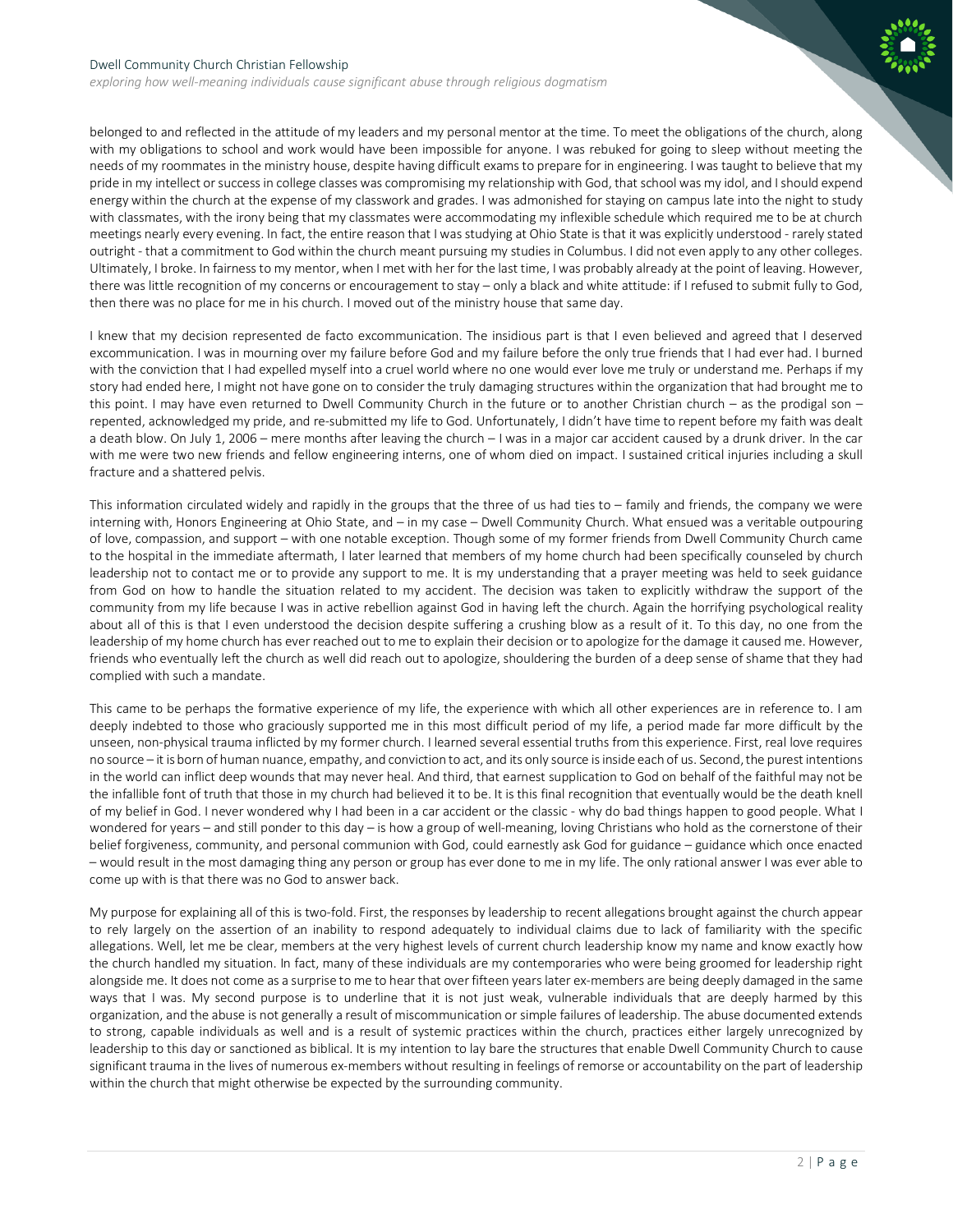*exploring how well-meaning individuals cause significant abuse through religious dogmatism*



## <span id="page-3-0"></span>**INTRODUCTION**

The majority of the articles and news reports exploring Dwell Community Church have focused on the more readily sensationalized aspects of the church that feel *cultlike* to the general public but do not actually reach the heart of the issue. Though aspects of these claims may be factually true, a disproportionate focus on certain issues permits ready dismissal by church leadership and neglects the more widespread problems that have plagued the church for years. Moreover, the concerns of the wider community go far deeper than messy college houses or members occasionally providing beer to minors. The parents, friends, and lovers of affected ex-members are all too familiar with the actual effects on individuals – a psychological toll that may vary from isolation to post traumatic stress to depression. In fact, Dwell Community Church is never there to pick up the pieces of the people that they have damaged in real, dramatic ways. Parents, siblings, friends, neighbors, therapists – the whole community – these are the people who have the responsibility for helping and loving the members that Dwell Community Church has cast out of its system. Consequently, church leadership within Dwell Community Church is unable to even bear witness to the damage that they inflict since they isolate and shun ex-members justifying their decision as a withdrawal of community as the righteous consequence for sin.

Investigations of Dwell Community Church throughout the years have necessarily sought to explain the actions of members and church leadership by assigning negative motivations for those behaviors that seem disparate from the culture of the surrounding community. It is natural to seek out interpretations for the motivations of others that allow us to process and understand the world around us. In the words of the late Joan Didion, "We tell ourselves stories in order to live… We look for the sermon in the suicide, for the social or moral lesson in the murder of five. We interpret what we see, select the most workable of multiple choices." This is what many have done to explain the actions of Dwell Community Church leadership and to cope with and heal from the trauma sustained by the organization. When examining the stories of the suffering and isolation inflicted upon ex-members of Dwell Community Church, it feels like the most workable of multiple choices is to conclude that church leadership secretly intends to be corrupt, cruel, manipulative, and controlling – perhaps they even thrive on the suffering and control of others. The leadership within Dwell Community Church has been accused of being motivated by money, power, or sexual control as an explanation for those behaviors which seem strange to the average non-member of the organization. We seek these types of explanations in an attempt to reconcile the immense trauma incurred with the intentions behind it – for how could a group of well-meaning Christians inflict so much damage if there was not at least some evil intent at play?

I certainly do not mean to dismiss claims of bad intentions or negative behaviors related to Dwell Community Church members or leadership, but I do want to suggest that this is perhaps not fundamentally at issue. Church leadership has been quick to acknowledge that they are imperfect individuals attempting to follow God in an imperfect world, and that they are subject to the same failings as everyone else. Of course this is the case. Rather, I suggest that Dwell Community Church fundamentally maintains a strong hold on its members, as well as its leaders, precisely because the intentions of leadership are not obviously corrupt in this manner. In fact – the complex motivations for church leadership are perhaps not even evident or transparent to the leaders themselves.

Fundamentally, there exist two, major structural problems within Dwell Community Church that lead to allegations by ex-members of control, manipulation, and abuse. These structural problems are not instigated using a top-down, authoritarian approach, nor are they explicitly stated or propagated by members of the church leadership. Indeed, church leadership appears to be largely unaware of precisely where the allegations stem from structurally within their organization given that they preach actively against control of individuals and advocate for mainstream biblical doctrines. This may be explained by highlighting that the reward and power structures likely evolved organically over many years within the organization and are nowhere explicitly codified or acknowledged. They form the fundamental basis for the belief structure and culture of the group itself. The two key structures that cause problems within Dwell Community Church are as follows:

- 1) A demanding, inflexible model of submission to God
- 2) Withdrawal of the community as a consequence of failure to submit to God

Both of these are nowhere stated but everywhere implied. Since they deeply infuse the culture of the organization, it is not necessary to outwardly control or manipulate members into engaging in particular behaviors. Individuals either feel pressure from the system to engage or willingly do so of their own accord. Of course this is nothing new – as governments, corporations, and religious groups have understood for thousands of years that the most effective form of control is from within, a control imposed on the individual by himself without any need for an exterior authority to force his hand. Though the precise look and feel of these particular structures is unique to Dwell Community Church, they have their parallels in many groups that are more readily recognized as cults.

To properly articulate what is so dangerous about Dwell Community Church, it is crucial to understand the structure, beliefs, and intentions of the group from within. To this end, I will first address the historical basis for the structure and core beliefs of the church as they grew out of the Protestant Reformation and compare those structures and beliefs to systems of totalitarian thought. The basic idea of radical submission has its roots in Reformation Era theology as does the structure of individual spiritual authority which is used as the primary means of enforcement of submission within Dwell Community Church. Following this discussion, we will explore the structure of the belief system itself and compare the model to other organizations that are more readily recognized as cults by the wider community. We will see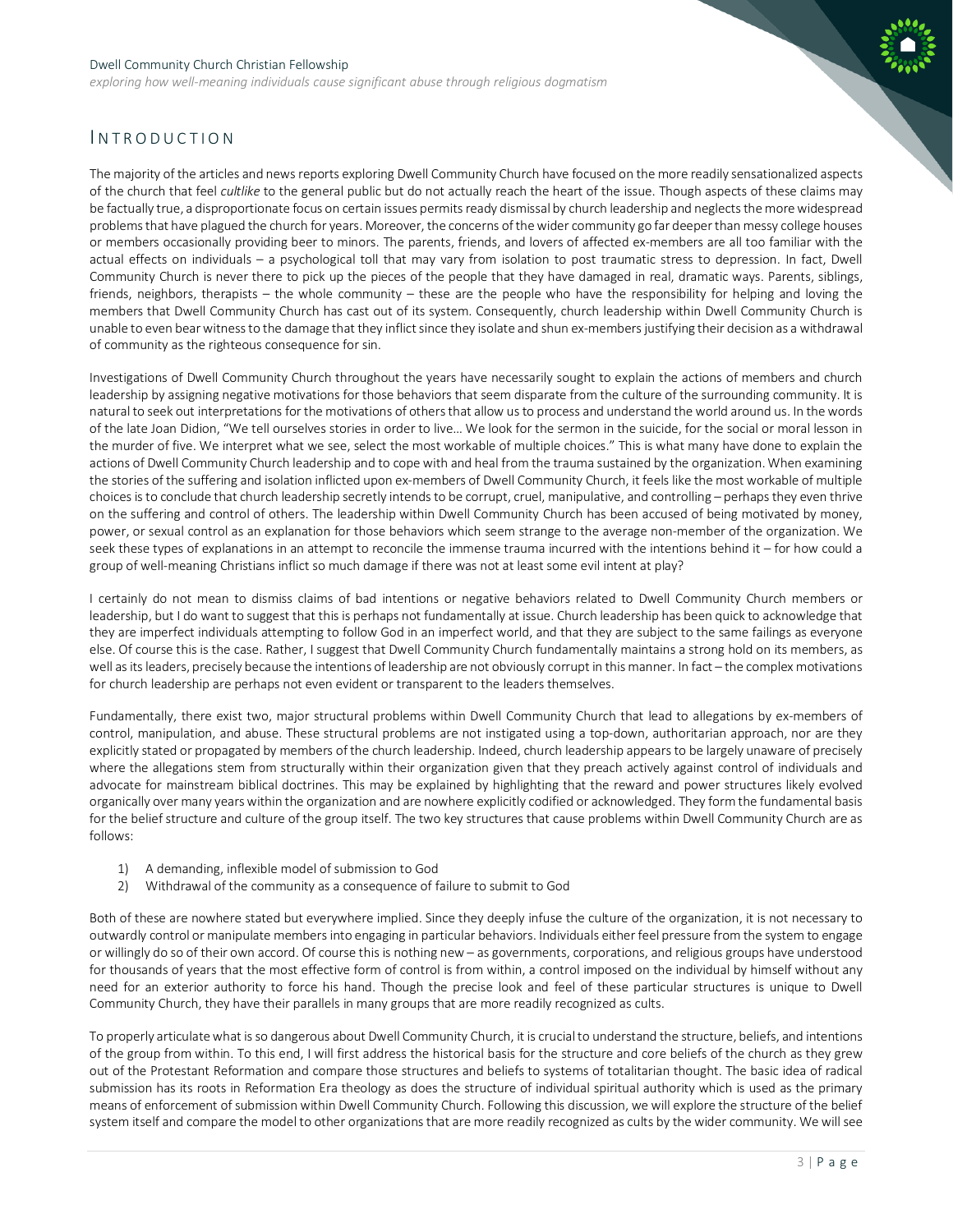#### Dwell Community Church Christian Fellowship *exploring how well-meaning individuals cause significant abuse through religious dogmatism*

how control within Dwell Community Church is mediated entirely within the internal structure of punishment and reward, without any necessity for outward displays of control by church leadership. Moreover, we will see how the actual or threatened withdrawal of the community as a consequence of failure to submit to God is a natural outcome within the belief system and is exacted upon struggling or former members without any affliction of conscience on behalf of leadership. Such actions on the part of the church lead directly to the significant allegations of abuse and even robust psychological trauma expressed by so many former members.

## <span id="page-4-0"></span>HISTORICAL C ONTEXT

In his 1941 book, *Escape From Freedom*, Erich Fromm – German Jewish social psychologist who fled the Nazi regime – wrote expansively on the historical and psychological roots of totalitarianism that facilitated the rise of the Third Reich. In his seminal work, Fromm posits that humans have a contradictory relationship with freedom which, rather than encouraging ability to exert independence and individuality positively upon the world, leads instead to a deep anxiety and a desire to *escape from freedom* into a system of structure and authority. Fromm traces the rise of this anxiety to *escape from freedom* from medieval feudal society – under which individuals had very low levels of personal freedom but high levels of authoritarian structure – to the beginning of the twentieth century when individuals enjoyed a level of personal freedom hitherto unknown in human history. He concludes that it is this extraordinary level of freedom in every area of life from religion to career to love that generates a deep uncertainty and anxiety in modern man, often leading to a renunciation of the freedom so long strived for in favor of a structure of authority which – in exchange – provides certainty. It is precisely this craving for submission as an abdication of freedom that, Fromm concludes, fomented the rise of totalitarianism under Nazi Germany.

Perhaps most interesting to the case at hand is that Fromm traces the model of totalitarian submission to its ideological roots in the particular theology of the Protestant Reformation. Fromm argues that increasing levels of capital and socioeconomic freedom during the sixteenth century resulted in a greater cultural awareness of the importance and autonomy of the individual, thus generating implications for the conception of God and church in relation to man. Enter Martin Luther – of 95 theses fame - who offered a theology stressing the centrality of the individual and his direct relationship and access to God, rather than a relationship mediated through existing church structure and authority. Salvation is the result of grace – not works – freely given directly to each individual without the necessity of a complex church structure, priesthood, or papal authority. Despite offering what appears on the surface to be an even higher level of freedom in spiritual experience, Luther's theology was saturated with an almost manic aversion to authority combined at the same time with a deep longing for submission. Fromm argues that totalitarianism has this mentality at its core – a craving for submission as a relief from the powerlessness, fear, and uncertainty of the individual – and that radical submission to authority opens the door to extraordinary danger within society.

Following in the grand footsteps of the Reformation Era thinkers, Dwell Community Church rejects many of the established authorities that were set up before it, enabling the group to teach its own brand of radical submission in concert with the primacy of the individual in relation to God. In fact, the non-denominational movement within Christianity today can be viewed as its own microcosm of reformation within Protestantism, representing a further rejection of the church authority and structure that grew out of the sixteenth century. Whereas Catholicism maintained a relatively confined identity via a centralized system of authority and a clear distinction between laity and clergy, the radical freedom of direct, individual access to God granted by Protestant dogma resulted in the myriad denominations and sects of Christianity that we observe today. Papal authority – or the more dramatic doctrine of papal infallibility – is substituted in Protestant theology by the authority or – in extreme instances – infallibility of the individual in direct communion with God. As evidence of this proliferation of individualized authority, consider that Catholicism comprises some eight distinct variants despite existing for nearly two millennia, whereas in a few hundred years there have blossomed over 40,000 denominations of Protestantism, most of which believe that they have a specific monopoly on truth to the exclusion of all other groups. The case for Dwell Community Church is no different, as church leadership maintains that they preach, if not the only, then at least the best model for Christianity available today, a belief that is fundamentally underpinned by Luther's theology.

Consequently, the primacy given to the individual in relation to God over and above external structures of authority, enables Dwell Community Church to exact a demanding, inflexible model of submission to God on par with the strictest of religious sects. The home church system embraced by Dwell Community Church, which seems to baffle critics, is merely another manifestation of the emphasis placed on the individual's relationship with God which is not required to be mediated by a strong hierarchical system. Whereas the Catholic Church has a singular voice with divine authority – currently Pope Francis – Dwell Community Church has several thousand mouthpieces spread across hundreds of small groups sanctioned to speak on the basis of their direct access to an infallible God. Indeed the emphasis placed on discipleship/mentorship within Dwell Community Church is evidence of this structure, allowing a mentor to speak with the force of divine inspiration directly into the life of a mentee, thereby personalizing the model of submission for each individual. Furthermore, it is not surprising that Dwell Community Church largely lacks systems of oversight to mitigate abuse, given that hierarchical structures are viewed with suspicion and priority is given to individual conscience. Depending on the rapidity of growth and the turnover of existing members and leadership, this can result in groups or individuals within the organization being led by those with scant qualifications. Indeed, this is not unique to Dwell Community Church but is a common issue faced by much of the corporate world. What is unique to Dwell Community Church – perhaps – is the specific nature of the consequences resulting from underqualified leadership with little ability to navigate sophisticated moral and emotional decisions that are ordinarily reserved for senior church leadership in comparable organizations.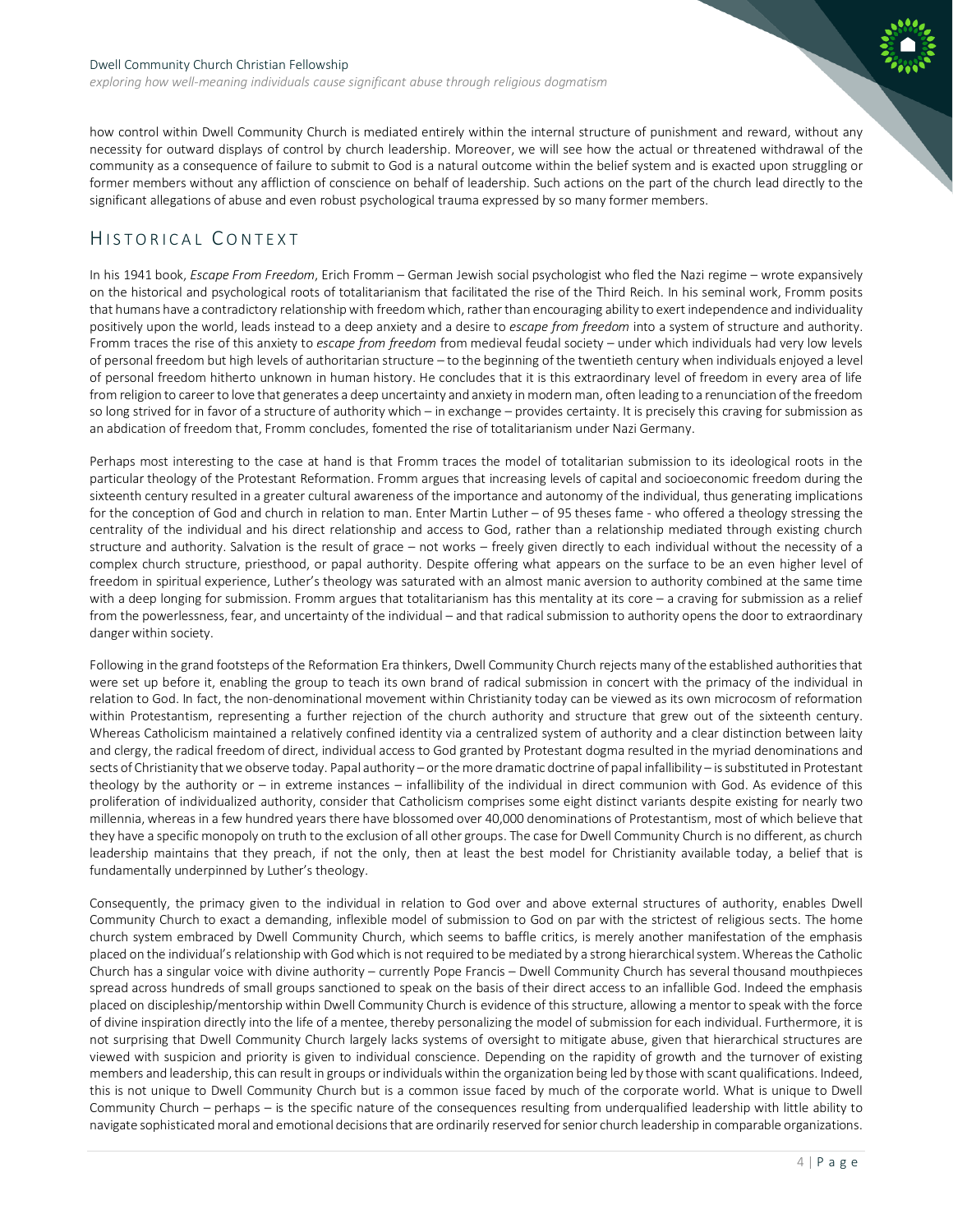*exploring how well-meaning individuals cause significant abuse through religious dogmatism*

Moreover, the dogmatic authority granted and exercised by even highly-qualified individuals within Dwell Community Church inherently lacks the nuance or uncertainty that might otherwise be expected in less dogmatic religious groups.

Consider my particular situation within Dwell Community Church: I had a mentor who was presumed to be highly qualified within the church, whom I met with on a regular basis to receive personalized spiritual support, guidance, and instruction. This mentorship was given priority in certain terms of leadership and authority due to its intimate nature. The assumption being that the mentor knows the mentee more deeply than others and is therefore able to provide guidance in the proper submission to God's will. Depending on the mentor's particular personality, theological knowledge, and personal background, the mentor may believe that submission to God's will takes on any number of requirements particular to the mentee. None of this is explicitly stated or required by church leadership, it is a result of a prioritization of close relationships within the church coupled with the Protestant theological notion of individual access to an infallible God. My mentor within Dwell Community Church had a personality much like my own, strongly idealistic and driven, but crucially she had never attended college, let alone undertaken a particularly difficult college regimen such as engineering. In retrospect, it seems obvious that the *spiritual truth* that she spoke into my life at the time resulted largely from her personal life experiences rather than from the mouth of God. However, the primacy given to individual spiritual authority enabled by personal communion with God is largely immune to these considerations, and the expectation that I submit to her guidance was indistinguishable from my love for God himself.

The immense individual authority enabled under this system combined with the call for full and complete submission is the great paradox of Luther's theology and shares its fundamental nature with systems of totalitarian thought. The individual is both powerless and wicked but by elimination of his own individuality joins in the power and certainty of the collective. Fromm writes:

*If you get rid of your individual self with all its shortcomings and doubts by utmost self-effacement, you free yourself from the feeling of your own nothingness and can participate in God's glory. Thus, while Luther freed people from the authority of the Church, he made them submit to a much more tyrannical authority, that of a God who insisted on complete submission of man*  and annihilation of the individual self as the essential condition to his salvation. Luther's faith was the conviction of being loved upon the condition of surrender.

It is not surprising that – in an era marked by a level of personal freedom that even Luther would find to be unfathomable – Dwell Community Church calls its members to surrender incomparable levels of personal freedom in submission to God. Absolute surrender is foundational to the mentality at Dwell Community Church as the level of submission to God is inversely correlated to the conviction and certainty gained from the system itself. This call to submit to God is particularly extreme in comparison to modern day cultural norms and is one of the most notable aspects of the church. It includes adherence to a set of moral standards, including strict rules regarding sexuality and relationships, but extends fundamentally to every area of life and may vary from person to person as God *reveals* his plan to the individual as well as the group. As a result of the power granted by personal communion with God, submission of an individual may take on virtually any form whatsoever limited only to the imagination of individual conscience, peers, or the community as a whole. As such, we find members of Dwell Community Church submitting to God in a manner that appears drastic to even the most devout religious communities and includes extreme practices such as public shame and de facto excommunication. Students of history will readily recognize this political psychology as that underpinning communism, especially in the Soviet Union under Joseph Stalin. Adherence is monitored by the entire community through personal relationships, group meetings, and households, all without the interference of the state. Given the similarities to totalitarian systems, it is no wonder that allegations of control, manipulation, and abuse are common against Dwell Community Church.

On condition of this submission comes the full conviction of community, purpose, value, meaning, and – perhaps most importantly of all – certainty. These are the foundational needs of every person, religious or otherwise, the quest for which constitutes the greater part of human life. The real allure of Dwell Community Church is not inherently cultic or manipulative – it is the promise of access to many of the deepest human cravings, further validated and codified by the dramatic sacrifice of one's individual life to God. There is no ill intent here on the part of members or church leadership – no desire to corrupt, manipulate, or control – and each conscience within the church remains, not only clear, but bolstered by its own spiritual success.

## <span id="page-5-0"></span>STRUCTURAL ISSUES LEADING TO ABUSE

*Dwell Community Church believes in a demanding, inflexible model of submission to God.* Church leadership has routinely denied that members are controlled in an overt manner such as forcing individuals to donate money to the church, live in a ministry house, or attend a large number of meetings. However, the unspoken structure of the Dwell Community Church belief system holds that these behaviors are required and synonymous with increasing spirituality. The basic model is relatively inflexible and a majority of allegations against the church involve some conflict with the rigidity of this structure. The following are core tenets of submission to God within the system and increase in intensity proportional to an individual's spiritual credibility:

• A spiritual person will attend all three levels of meetings within the church structure whenever possible.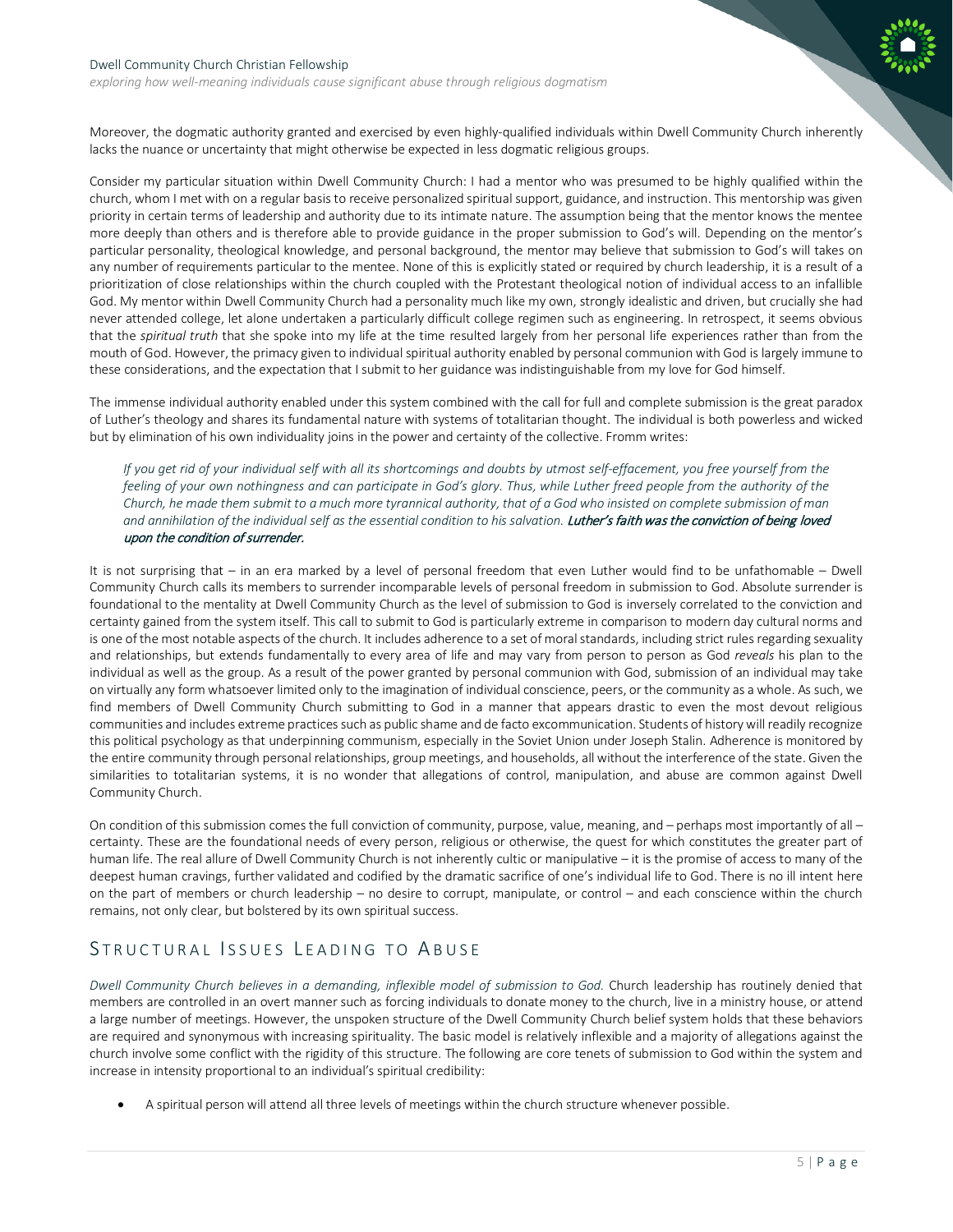*exploring how well-meaning individuals cause significant abuse through religious dogmatism*

- An unmarried spiritual person, particularly of college age, will live in a ministry house associated with a home church group as a recognition of the importance of community and accountability.
- A spiritual person will meet high standards of sexual purity including abstaining from sex before marriage, as well as abstaining from masturbation and pornography regardless of marital status. Dating relationships prior to marriage are subject to strict implied morality including discouragement of spending extended periods alone and overnight stays regardless of physical intimacy. A spiritual person will often consult a mentor/discipler prior to entering a dating relationship or pursuing marriage.
- A spiritual person will desire to date or marry a likeminded individual of the opposite gender within the organization since this dating pool represents those who understand the true meaning of a relationship with God.
- A spiritual person will actively engage friends, relatives, and acquaintances in an attempt to convert them to believers. It is a requirement of leadership that an individual has aided in at least one conversion or has engaged in significant efforts.
- A spiritual person will be actively involved in a discipleship relationship in which they are being mentored by a more senior member of the church.
- A spiritual person will be actively involved in a discipleship relationship in which they are mentoring a more junior member of the church.
- A spiritual person will be asked to teach at some level within the church structure, either to their peers or to groups within the junior ministries.
- A spiritual person will attend structured, classroom training offered by the church and may ultimately attend seminary at very senior levels within the organization.
- A spiritual person will accept the admonishment with regards to spiritual issues and will adequately repent for actions that are deemed to be sinful by leaders or peers. This may include dissent within the organization itself.
- A spiritual person will give away as much money as possible to the church or other charitable organizations, keeping only enough money to live on.
- A spiritual person will not seek to spend significant time with those in active rebellion from God. This applies specifically to exmembers, rather than to the general population that needs to be saved.
- A spiritual person will submit to the will of God as determined by individual conscience, peers, mentors, home church leadership, or senior church leadership. There exists virtually no limit to what an individual may require of oneself or be required to do by any other member or leader.

If this list feels exhaustive, that is even more to the point. The reason so many ex-members express feelings of control or manipulation or pressure is because they are coming into conflict with this structure of thought that suffuses Dwell Community Church from within. None of these elements are specifically required or stated aloud by leadership. However, if you want to feel validated that your relationship with God is growing, you will increasingly do all of these things. The more of these things that a person engages in, the more the internal structure of Dwell Community Church will reward that individual with authority. This is the first half of the problem which leads to a deep confirmation bias within the organization itself. Senior church leadership submitted to God in each of these ways and continues to promote those within the organization who perform similarly, thereby ensuring that the culture becomes even more endemic. Indeed, a mainstream management consultant in the corporate world could point out this obvious issue – it's just an exercise rarely applied to religious groups.

Dwell Community Church, no doubt, maintains that this model of submission to God is based in scripture and underpinned by mainstream biblical doctrines. This may even be the case, but I do not wish to dispute any of the core beliefs in terms of validity under a particular belief structure. Moreover, it is unnecessary to do so. My aim is simply to make clear the structures which enable and result in allegations of abuse. Fundamentally, the issue is not with any of the individual beliefs about spirituality or the specifics of what full submission to God looks like. Abuse results not from belief in any of the specific statements listed above; it is a consequence of the rigidity and inflexibility of the model of submission itself, with ex-members expressing that they were simply overwhelmed by the exhaustive standards placed upon them. The very nature of which results in allegations of control and manipulation.

Moreover, there is little ability within the system to question the particular standards set as the bar for spirituality and full submission to God. This is readily evident in the allegations which complain of everything from lack of privacy to pressure to attend meetings to inappropriate rebukes for sinful behavior. In my own situation, I was often rebuked for focusing on school and was counseled to either allow my grades to suffer or change my major entirely in order to submit to God. This was something that I personally disagreed with strongly. At the time I believed that God had called me to pursue a challenging, science-based major to be his voice within a demographic that was relatively inaccessible to non-denominational Christianity. I felt like I had no avenue to question my spiritual leaders within my home church, so I decided to try to meet all of their demands and succeed in school too. I believed that the leadership would eventually understand and agree. Instead, I became deeply exhausted, was continuously rebuked for prioritizing school, and ultimately left the organization with a crippling sense of shame and failure.

*Dwell Community Church uses withdrawal of the community as a consequence of failure to submit to God.* As church leaders will readily acknowledge, a deep, meaningful community of fellowship and shared support forms the backbone of the organization. Indeed, this may constitute the primary attractive feature for countless members who join and remain in the church for many years. Having belonged to and benefited from this community myself, I can attest that the claims are true – the strong sense of support, friendship, and care is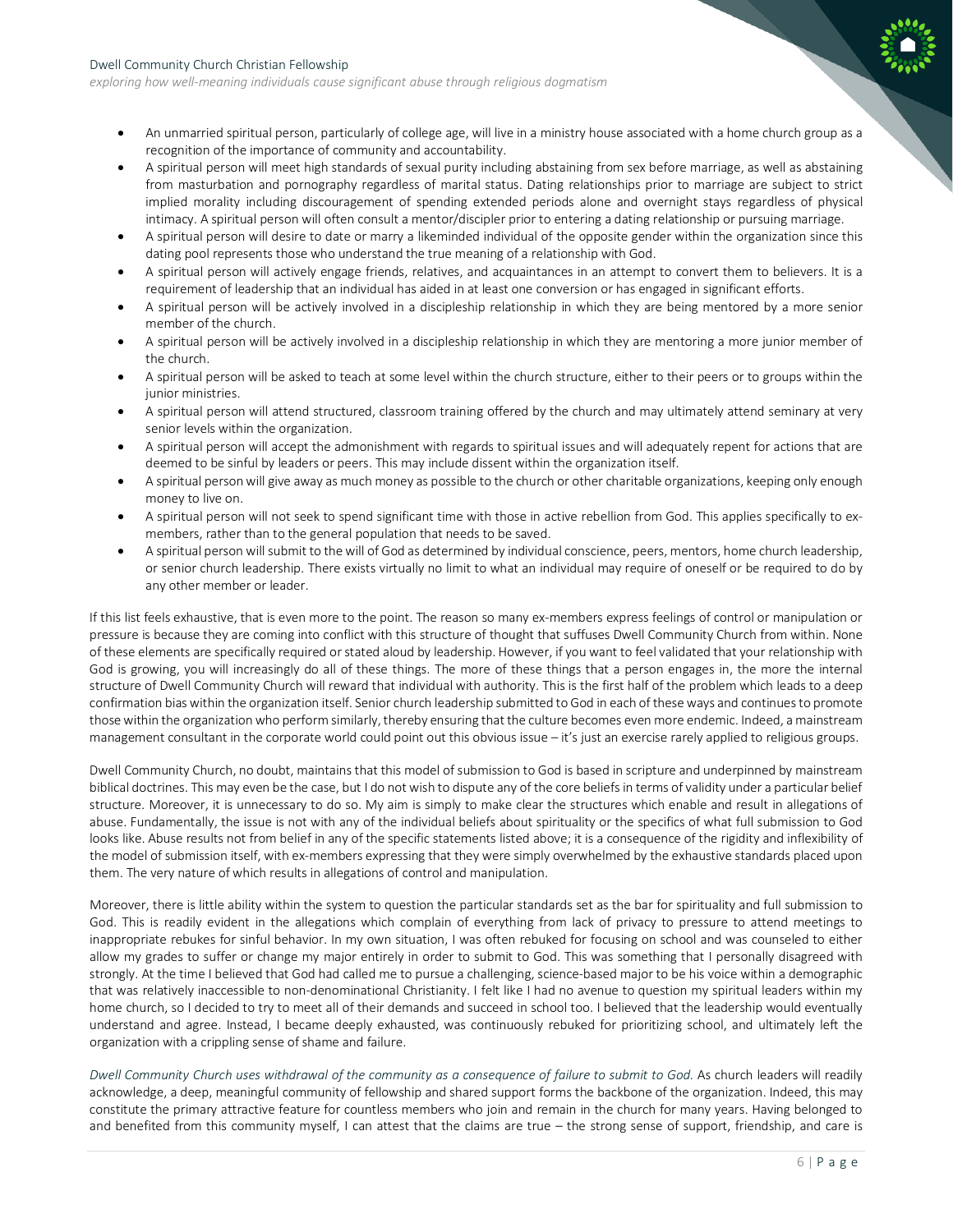

*exploring how well-meaning individuals cause significant abuse through religious dogmatism*

certainly a wonderful and unique feature of the church which surpasses in many ways the type of community available in some other religious or secular organizations. Consequently, the structure of the organization organically results in increasing isolation from the wider community and non-church relationships – as has been reported by numerous ex-members – largely as a result of significant membership demands and a belief in the superior benefits experienced within the community. Connections with those outside the group are maintained with the singular goal of evangelism, rather than for any intrinsic value in the relationship itself. Members become increasingly dependent on the church community and may have no relationships of consequence outside of the organization. It is no surprise then that the restriction of access to such a community necessarily results in the traumatic psychological distress which forms the bedrock of the claims of abuse against Dwell Community Church.

The internal structure of control is quite simple and no different from most other cultic organizations or authoritarian systems of thought: if members are seen to willfully refuse to meet *criterion x* which is considered essential to the core beliefs of the church, then the benefits of the community are withdrawn from that member. There is no need for this to be explicitly stated out loud as *criterion x* will be valued and known by every member of the organization as a part of the embedded culture. Every reward, every position of leadership, every rebuke is intrinsically linked to this single criterion that forms the cornerstone of belief within the group. The nature of the trauma within these cultic organizations is a result of the unique flavor applied to this formula within any particular group, but the ultimate source of trauma is in the structure represented by the formula itself. To state it plainly: *If a member is seen towillfully refuse to meet the demanding, inflexible model of submission to God which Dwell Community Church teaches, access to the community is withdrawn as the natural consequence for sin.*

There is no difference in other cultic organizations. Take for example the late Gwen Shamblin Lara's Remnant Fellowship, subject of a recent HBO Max documentary, and – most interestingly – acknowledged by Dwell Community Church leadership as deeply traumatic and abusive. Lara's particular flavor of inflexible submission to God involved a belief that excess weight was evidence of a soul in rebellion to God, that obesity represented a misplaced enslavement to food which had as its rightful object God himself. If members failed to lose weight (*criterion x*) they were believed to have refused to fully submit to God, and as a consequence for their sinfulness and rebellion, they were excluded from the church community. In this case the core belief of *criterion x* feels obviously ludicrous and abusive to the wider community – not to mention the blatant authoritarian structure of the church itself with Lara as its figurehead, figurehead being an understatement given her equally ludicrous hairstyles.

Despite these obvious signs of corruption, the insidious structure goes much deeper than what appears to be a blatantly ridiculous demand on the faithful. Lara was successful because she spoke to people – especially women –who harbored a deep shame regarding their weight, a shame codified by the surrounding culture which in many instances blamed these women for their failure to maintain a healthy weight. Again, these individuals were not inherently weak, they were just people with the desire to address their deep-held fears within a community that supported them and answered them. Lara's claims that they were enslaved to food spoke to their deepest feelings of fear, and the corresponding call to enslave themselves to God provided a relief from blame, a sense of community, and an underlying hope for the future. However, as is typical of systems of totalitarian thought, they were not freed in actuality but traded their enslavement to one master for enslavement to God via full submission to his will. In Lara's church full submission to God's will necessarily implied that members would maintain a healthy weight. Of course, Lara did not provide her members with the proper medical support or advice to lose weight but rather encouraged – at best, portion control and at worst, eating disorders. Naturally, many members did not lose weight – by no real fault of their own – but under the constructed system of belief, they were rejected from the community as a natural consequence of their failure to submit to God. This is a particularly twisted form of psychological abuse as otherwise faithful congregants are abandoned by their community and led to believe that they are entirely to blame.

The case with Dwell Community Church is more subtle than that of Remnant Fellowship, but the internal structures leading to abuse are precisely the same. A particularly demanding criterion is set – in Lara's case weight, in the case of Dwell Community Church a rigorous definition of submission – and members who fail to meet these criteria or disagree with the criteria are viewed as being in rebellion against God. In response, believers are obligated to withdraw the benefits of the community from the individual in active rebellion, both for the safety of the community and as the natural consequence for sin. The particularly demanding and inflexible model of submission to God taught by Dwell Community Church is no different than Lara's call to dramatic weight loss. Just as some members of Remnant really did lose weight thereby evidencing their devotion to God, some members of Dwell Community Church are capable of meeting the particular demands of the rigid model and their success bolsters their own sense of spiritual superiority. Indeed these are the members who are promoted through leadership and further perpetuate the model itself.

It may seem contradictory that these structures enabling abuse could develop within an organization that – recognizing the inherent sinful nature of humanity - stresses the power of forgiveness and grace to provide for personal growth. We may wonder how this fits into a system which practices withdrawal of the community as a consequence for failure to submit to God, which may seem to the non-initiate like any other type of sin. However, commensurate with its position as the cornerstone of belief within Dwell Community Church, submission to God represents a larger, overarching ideology than any individual sin. In fact, members of the organization can and do commit sins of every variation as will readily be acknowledged by members and church leadership, but repentance in the formof a renewed submission to God is fundamentally required to maintain membership. Again we are reminded of Luther's faith in "the conviction of being loved upon the condition of surrender." When an individual refuses to surrender to God, whether in repentance for an actual sin, a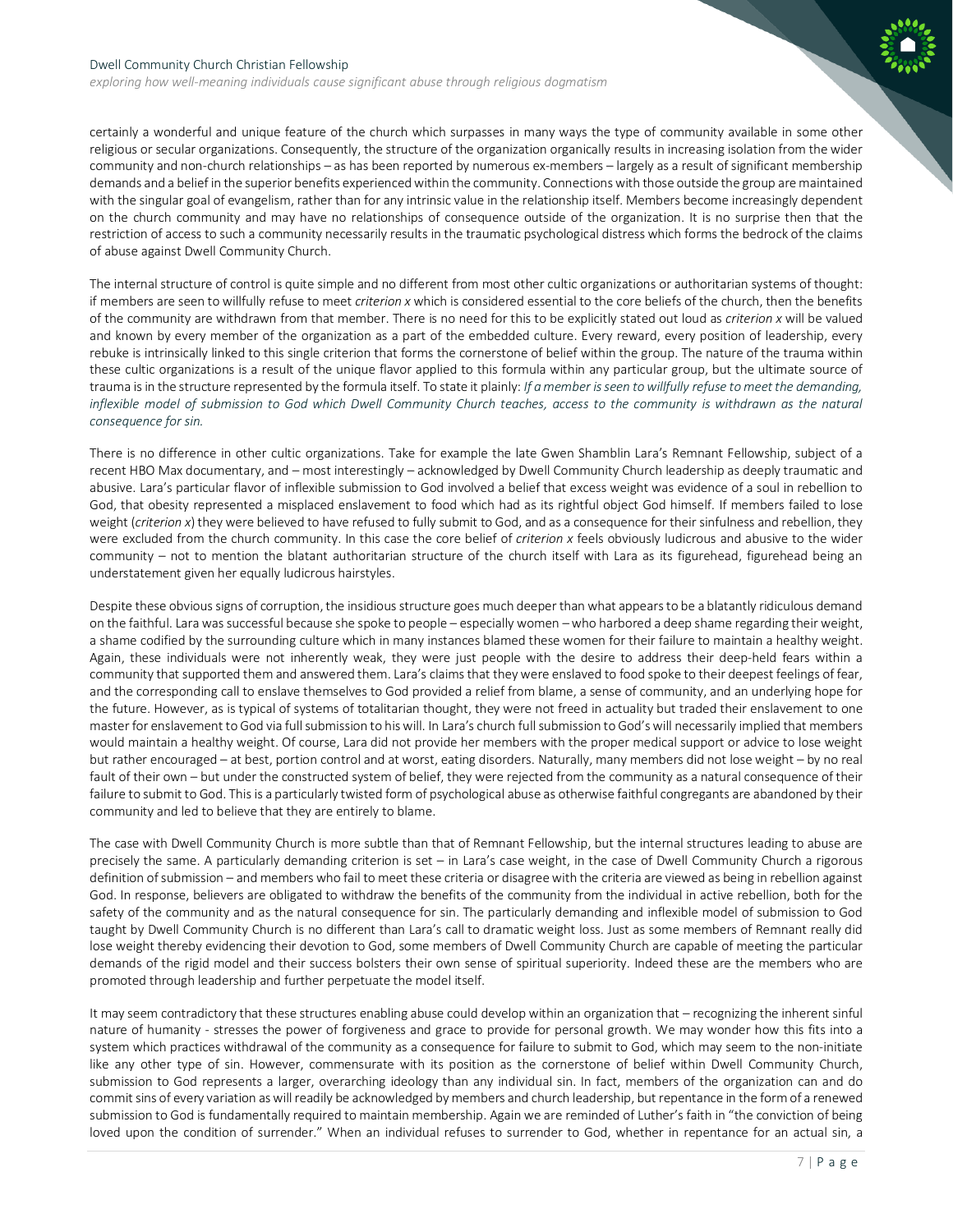*exploring how well-meaning individuals cause significant abuse through religious dogmatism*

perceived sin, or in any other form that submission takes on within the structure of Dwell Community Church, it indicates a rejection of God that is untenable within the community and will lead to rejection. It is precisely within this context – the demanding, inflexible model of submission to God practiced by Dwell Community Church – that many members will leave and suffer rejection either intentionally or as a result of a basic inability to conform to these overwhelming and sometimes contradictory standards. Thosewho leave are viewed as weak and rebellious against God – akin to the fat-shaming of Lara's Remnant Fellowship – and those who remain are encouraged by the accomplishment of their own steadfastness.

The withdrawal of community plays a crucial role within the maintenance of the authoritarian structure of these organizations, and it has several key consequences. First, the withdrawal of the community often constitutes the abuse itself as former members struggle with feelings of shame and confusion regarding what has happened to them along with being isolated and cut-off from their entire support network. Second, the isolation of the ex-member shields the church from bearing witness to the consequences oftheir decision to withdraw access to the community, allowing members remaining in the organization to view the ex-member as truly rebellious against God rather than as a victim of psychological abuse. This explains the disparity in perspective between ex-members and those remaining within the organization, including church leadership. Former members and the wider community become acutely aware of the damage caused as individuals are forced to recover within the context of support existing outside of the church. Within the church, ex-members are viewed with pity and sadness as those sheep who have been led astray by the corrupt world or by Satan, rather than individuals who confronted an inflexible structure of belief that was in many cases impossible to accommodate. Allegations made against Dwell Community Church are viewed by members and church leadership as spiritual persecution, brought by broken individuals in rebellion from God.

*How can it be that Dwell Community Church leadership is so unaware of the abuse that it is responsible for?* De facto excommunication of former members has the further damaging effect of increasing the confirmation bias within the church and leads to church members and leadership being completely unaware of the incredible damage that they have inflicted upon individuals. The demanding, inflexible model of submission to God is perpetuated by the very fact that some individuals fail while others succeed, and those who fail are pruned from the church thereby encouraging organizational growth in the direction of pruning. This engenders an environment whereby members and leadership alike feel confident in the very model that they have created and succeeded within, and over time the internal culture becomes less and less aware of the reality experienced by the pruned individuals. Church leadership and members truly believe that they have acted in accordance with God's will and that no actual abuse has occurred. This reality constitutes the actual danger of Dwell Community Church – a danger that extends not just to former, current, and future congregants, but includes senior leadership as well. Indeed, this is the paradox of good intentions, that significant and radical damage may result from intentions that are, at the core, reasonable and understandable - or even good. This paradox has as its roots the most subtle realms of human culture and experience but is most evident in closed systems of totalitarian thought.

Hannah Arendt, political philosopher and Holocaust survivor, wrote extensively in the post-World War II Era regarding what she termed the *banality of evil,* specifically in her coverage of the trial of Adolf Eichmann, the infamous Nazi desk-bureaucrat responsible for organizing and executing the Final Solution. At his trial in 1961, Eichmann defied the expectations of the global community which desired to see - if not evil on the stand – at the very least, a man deranged and maniacal; however, Eichmann displayed neither and rather had the composure of a man simply trying to perform his job well and support his family. Arendt writes:

For when I speak of the banality of evil, I do so only on the strictly factual level, pointing to a phenomenon which stared one in *the face at the trial. Eichmann was not Iago and not Macbeth, and nothing would have been farther from his mind than to determine with Richard III 'to prove a villain.' Except for an extraordinary diligence in looking out for his personal advancement, he had no motives at all… He merely, to put the matter colloquially, never realized what he was doing… It was sheer thoughtlessness—something by no means identical with stupidity—that predisposed him to become one of the greatest criminals of that period. And if this is 'banal' and even funny, if with the best will in the world one cannot extract any diabolical or demonic profundity from Eichmann, this is still far from calling it commonplace… That such remoteness from reality and such thoughtlessness can wreak more havoc than all the evil instincts taken together which, perhaps, are inherent in man—that was, in fact, the lesson one could learn in Jerusalem.*

I certainly do not wish to indicate that a Columbus megachurch is in any manner of speaking on par with the Third Reich but rather seek to illustrate the similarities and dangers of closed, dogmatic systems of belief. Dwell Community Church has a closed culture of good intentions supported by dogmatic religious authority and a significant confirmation bias that prevents members and leadership alike from recognizing the real harm that they inflict on others. This results in a system that inherently lacks inner plurality down to the individual level. This is not to say that members and church leadership do not entertain lively theological debate, questioning specific biblical interpretations or practices. In fact, Dwell Community Church is a highly intellectual church, and most members have an understanding of theology that readily exceeds that of nearly all lay congregants in other organizations. Indeed, this fact serves to further obscure the critical lack of thought regarding the inflexible model of submission to God and corresponding withdrawal of the community, as church leadership feels that they engage in regular and sincere critical thought regarding virtually every aspect of biblical teaching. However, the church does not question the key structures that we have highlighted herein: *if a member is seen to willfully refuse to meet the demanding, inflexible model of submission to God which Dwell Community Church teaches, access to the community is withdrawn as the natural consequence for sin.* In this realm, there is no plurality of thought within the organization; it is, as Arendt puts it, a matter of "sheer thoughtlessness."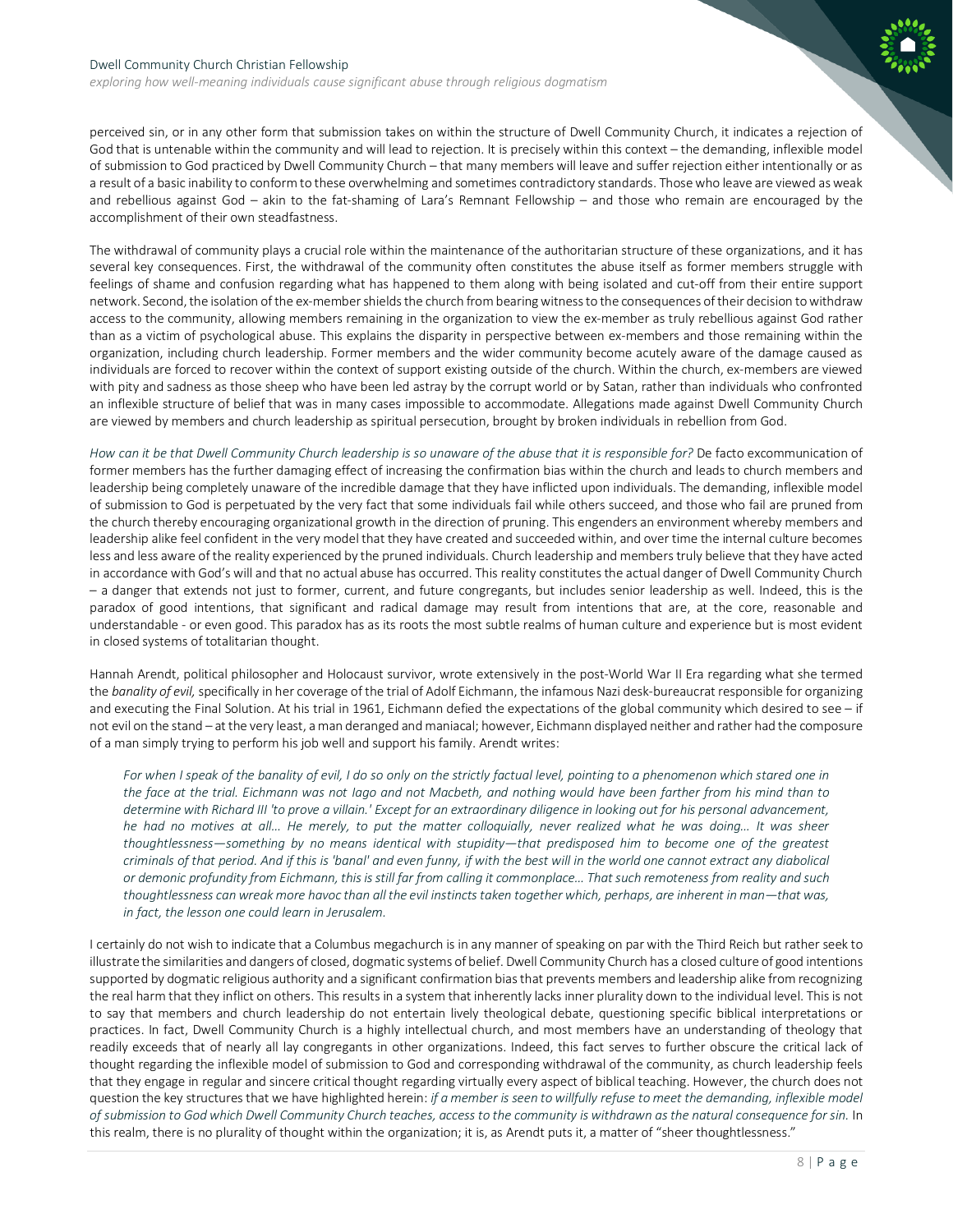*exploring how well-meaning individuals cause significant abuse through religious dogmatism*

The fundamental reason that Dwell Community Church leadership cannot acknowledge allegations of abuse that seem obvious to the wider community and to ex-members, is because their system of values truly does not recognize it as abuse, resulting in a clear conscience. To that end, Arendt says of Eichmann:

*His conscience was indeed set at rest when he saw the zeal and eagerness with which 'good society' everywhere reacted as he did. He did not need to 'close his ears to the voice of conscience,' as the judgment has it, not because he had none, but because his conscience spoke with a 'respectable voice,' with the voice of respectable society around him.*

Whereas the totalitarianism that existed in the Third Reich relied upon corrupt intentionality at the highest levels in order to maintain a functioning system, this is largely absent and unnecessary in the modern church, providing for a clear conscience and the best of intentions all the way up to the most senior levels of authority. This is because the system itself is not necessarily dependent on an individual – the totalitarian – to engender the closed, dogmatic system of belief; in fact, the totalitarian leader in most religious groups is God himself. And thanks to Luther's theology, the individual has direct access to communion with God and the potential to wield the full force of totalitarian authority. This provides for an interesting psychological maneuver within the organization, where the accountability and responsibility for particular decisions is placed directly onto God as the absolute arbiter. Whatever God asks of the community is given absolute authority, the sanction of dogma. In fact, Dwell Community Church is quick to defend its church structure as anti-authoritarian given that the organization boasts two co-pastors, a group of elders which form a corporate board of directors of sorts, and some 800 deacons – akin to shareholders – comprised of individuals serving as leaders of the diffuse network of small groups. However, this structure is largely irrelevant since God represents the termination of all authority, and what God wants is readily discerned by even a large group of likeminded individuals who have been pruned for compliance to a certain set of institutional beliefs. Indeed, modern corporations strive to avoid this precise problem by maintaining a board of directors which consists of individuals external to the organization itself.

Consider again, my personal experience with Dwell Community Church after my car accident: a group of senior leaders within my home church – some of whom make up the highest levels of leadership in the church today – agreed on a deeply destructive course of action that resulted in psychological trauma that altered the course of my life. Within the Dwell Community Church framework of belief, this was not a consequence of their actions but rather a result of my own decision to walk away from God. I withdrew myself from the community and suffered as a result of my own choice. Every believer, non-believer, therapist, friend, acquaintance, and stranger that I have shared this story with since unequivocally recognized this as abuse, and many went so far as to assert that those within Dwell Community Church must not even practice authentic religion. However, whether or not any particular God does or does not speak directly to the initiates of Dwell Community Church is rather aside from the point. The point is that the system is provided with the full force of unconquerable certainty and absolute truth from the highest possible level of authority. Moreover, the endemic confirmation bias within the organization all but blinds members and leadership from the actual consequences of their actions that are so obvious to everyone else. This is no different from the case of Eichmann and is precisely the result of a closed system of dogmatic belief.

To further illustrate this point, consider the following parable taken from a speech given by David Foster Wallace to the 2005 graduating class of Kenyon College:

*There are these two young fish swimming along, and they happen to meet an older fish swimming the other way, who nods at them and says, "Morning, boys. How's the water?" And the two young fish swim on for a bit, and then eventually one of them looks over at the other and goes, "What the hell is water?"*

Surely this is an amusing anecdote with which to begin a commencement address, but here again we confront the banality, the commonplaceness of our value systems and set of beliefs which can serve to render them all but undetectable to the initiated. Wallace goes on to exhort the graduates of Kenyon College to engage in a lifelong pursuit of active thought identifying, questioning, and – if necessary – redefining the water around them, because the reality of adult life is an ever evolving creation of meaning, whether we are aware of it or not. Worship is at the heart of the human experience, and we all worship something and define our value against it –whether it be kindness, intelligence, beauty, money, success, or power. Salman Rushdie described meaning as "a shaky edifice we build out of scraps, dogmas, childhood injuries, newspaper articles, chance remarks, old films, small victories, people hated, people loved." Most often we create these systems without intentionality, with a thoughtlessness that combines past experiences with the culture immediately surrounding us, while rarely examining their veracity. Against these constructed frameworks of meaning, Wallace goes on to caution:

*But the insidious thing about these forms of worship is not that they're evil or sinful, it's that they're unconscious. They are default settings. They're the kind of worship you just gradually slip into, day after day, getting more and more selective about what you see and how you measure value without ever being fully aware that that's what you're doing.*

Just as the young fish of the parable are unaware of the water that surrounds them, Dwell Community Church is unaware of its structures which lead to abuse, and Eichmann was unaware of his violation of widely-held, basic human morality. This is what Arendt warned is the critical danger represented by the *banality of evil*. We are all fish surrounded by water – water that varies slightly in temperature, salinity, and viscosity. In life we group ourselves with other fish that enjoy the same type of water that we do until we all but forget about its feel and composition. This is where dogma is born. Dogma is born when we forget what pond we are swimming in and assume that it is the